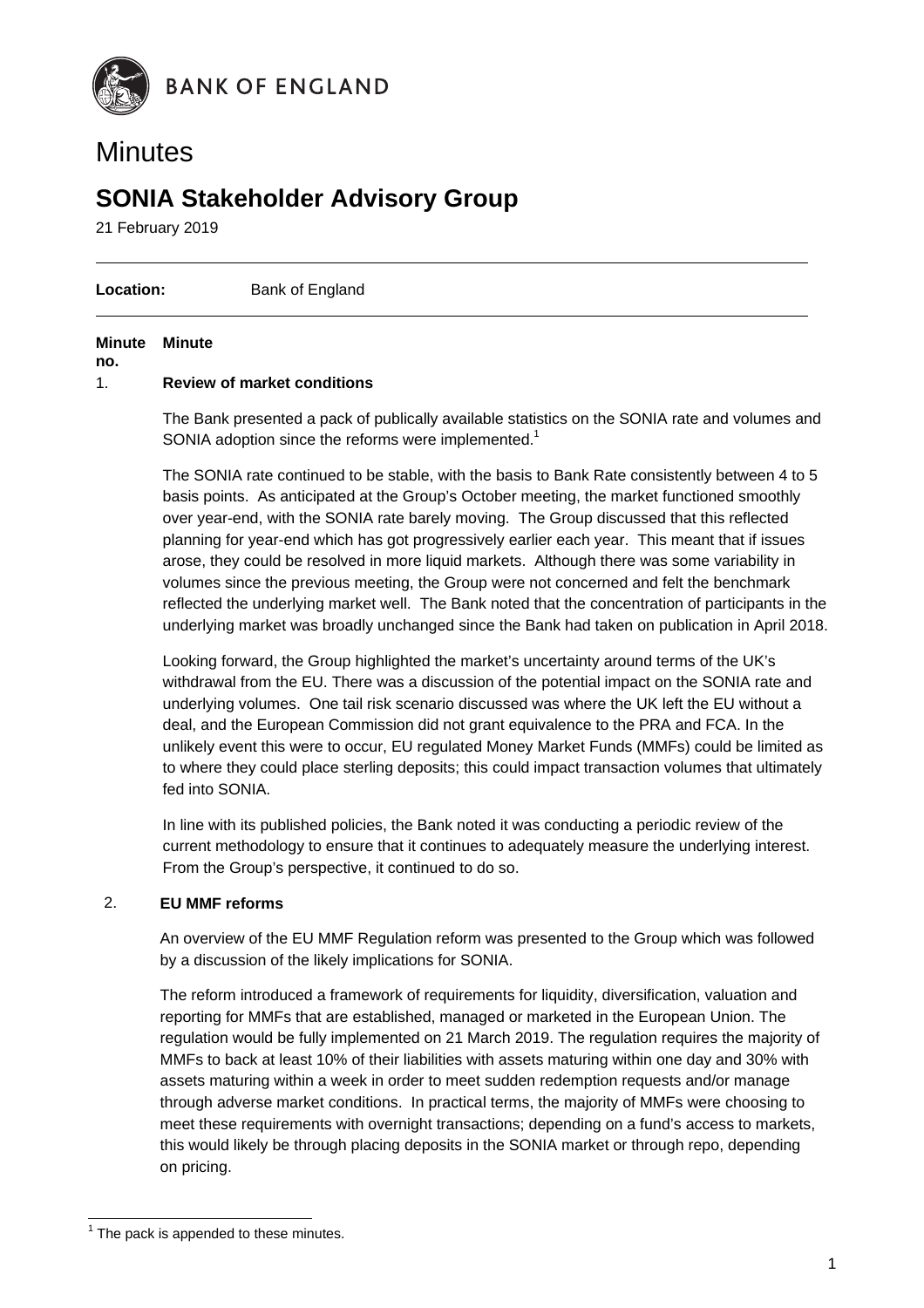The Group noted this was likely positive for the benchmark, although there was no consensus as to whether there would be an increase in deposits in SONIA as the MMF regulation came into force, or whether most participants had already implemented changes to their activity.

#### 3. **Evolving uses of SONIA**

The Group noted the steady increase in SONIA use in derivatives, both OTC and exchange traded futures. A development since the last meeting was the very significant increase in the issuance of Floating Rate Notes (FRNs) linked to SONIA. It was also noted that those FRNs have begun to trade in the secondary market.

Regarding further uses of SONIA in the market, these remained focused on the use of SONIA as a compounded rate; members were not aware of proposals to use SONIA as a single observation.

#### 4. **Published documentation**

The Bank sought the members' views on the publicly available documentation on SONIA. The feedback was positive.

#### 5. **Future discussion topics**

In the light of the ongoing uncertainty on terms of the UK's withdrawal from the EU, the Chair noted it may be appropriate for the Group meet before the next meeting in the autumn.

He also encouraged Members to propose topics for future discussions.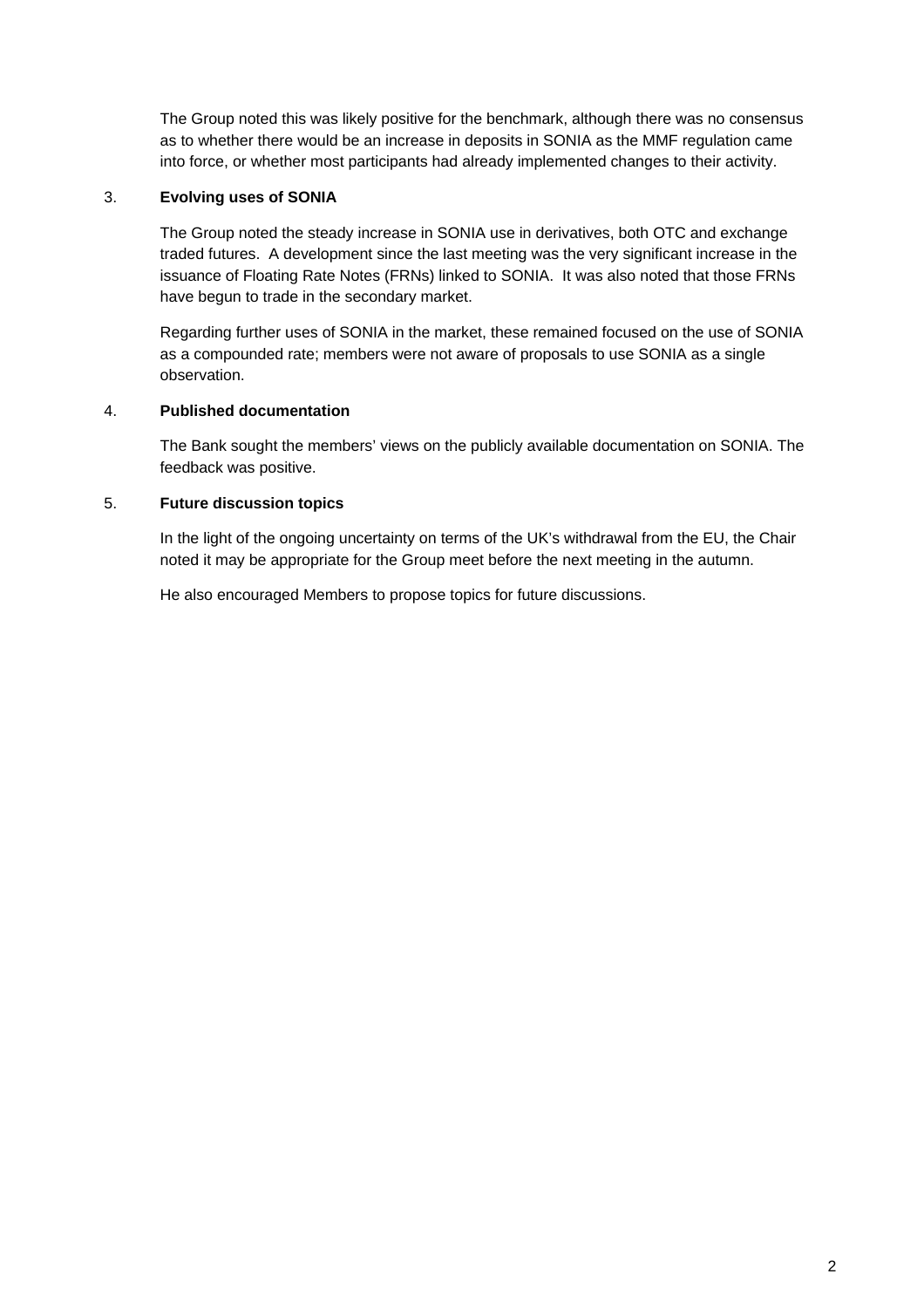### **Attendees:**

| Chair                      | Richard Moore (Independent member of SONIA Oversight Committee) |
|----------------------------|-----------------------------------------------------------------|
| CurveGlobal                | lan Murphy                                                      |
| Goldman Sachs              | <b>Chirag Dave</b>                                              |
| <b>HSBC</b>                | James Murphy                                                    |
| Insight Investment         | <b>Robert Gall</b>                                              |
| <b>ISDA</b>                | Jonathan Martin                                                 |
| JP Morgan AM               | Olivia Maguire                                                  |
| <b>LCH</b>                 | Philip Whitehurst                                               |
| <b>LGIM</b>                | John Wherton                                                    |
| Lloyds Bank                | <b>Graham Whitehair</b>                                         |
| Mizuho                     | Rob Thurlow                                                     |
| <b>RBC Capital Markets</b> | Anthony Tobin                                                   |
| Société Generalé           | Romain Sinclair                                                 |
| <b>TP ICAP</b>             | <b>Philip Chilvers</b>                                          |
| Bank of England            | <b>Will Parry</b>                                               |
|                            | Joanna McLafferty                                               |
| <b>Apologies:</b>          |                                                                 |
| Julia Black                | (Independent member of SONIA Oversight Committee)               |
| <b>Rhys Phillips</b>       | Bank of England                                                 |
|                            |                                                                 |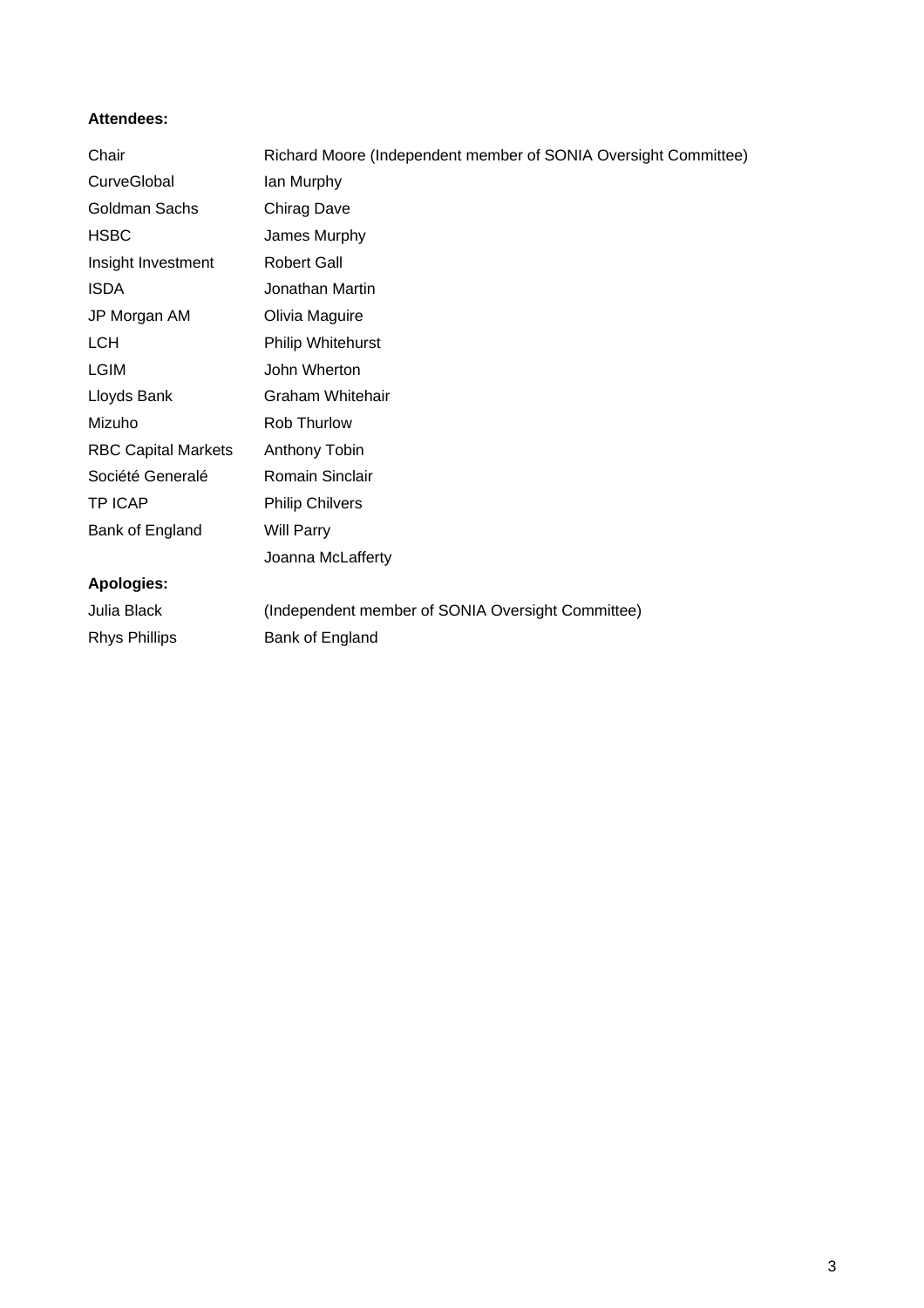# **SONIA Stakeholder Advisory Group**

February 2019

# Published SONIA statistics







*Source: Bank of England*

Volumes, rates and percentiles before 23 April 2018 are calculated using SMMD data. This can be found on the Banks website as the *data presented in the 'SONIA key features and policies document' under the reformed methodology.*